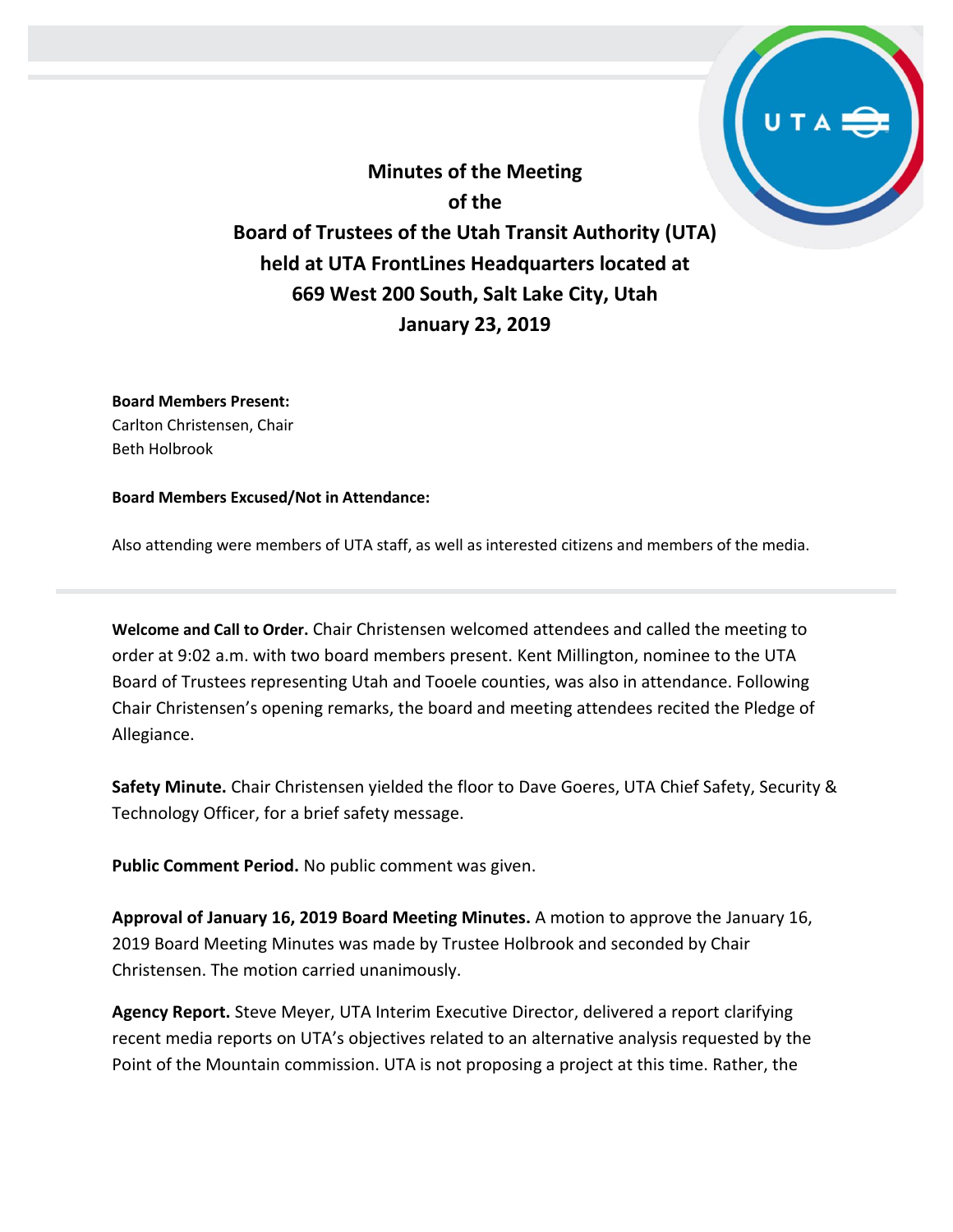agency is exploring transit options for the area with community partners. No commitments to design or funding have been made.

Discussion ensued. Questions on next steps and stakeholder engagement were posed by the board and answered by Mr. Meyer.

### **R2019-01-04 Revising Executive Limitations Policy No. 2.2.4 – Transit-Oriented Development.**

Paul Drake, UTA Senior Manager of Real Estate & Transit-Oriented Development, delivered a presentation highlighting the context of the transit-oriented development (TOD) policy, processes and procedures involved in TOD implementation, stages of implementation, and local advisory board consultation. Discussion ensued. Questions on the UTA local advisory board feedback, ranking criteria on proposed plans, and communication of ranking criteria to stakeholders were posed by the board and answered by Mr. Drake.

A motion to approve R2019-01-04 was made by Trustee Holbrook and seconded by Chair Christensen. The motion carried unanimously with aye votes from Trustee Holbrook and Chair Christensen.

# **Contracts, Disbursements & Change Orders.**

**Contract: Weber County/Box Elder County Survey (Meridian Engineering).** Eddy Cumins, UTA Chief Operating Officer, explained the contract, which funds professional engineering services to support corridor preservation for the FrontRunner extension in Weber and Box Elder counties. Discussion ensued. Questions on the intent of the survey outcome, specific requirements of the corridor preservation, ownership details, real estate processes associated with the corridor preservation, and partnership terms with the Division of Water Resources on the property purchases were posed by the board and answered by Mr. Cumins.

A motion to approve the Weber County/Box Elder County survey contract was made by Trustee Holbrook and seconded by Chair Christensen. The motion carried unanimously with aye votes from Trustee Holbrook and Chair Christensen.

**Change Order: Program Management Services Consultant (WSP USA, Inc.).** Mr. Cumins described the change order, which funds program management and technical services on the 2019 portion of various projects.

A motion to approve the change order for the program management services consultant was made by Trustee Holbrook and seconded by Chair Christensen. The motion carried unanimously with aye votes from Trustee Holbrook and Chair Christensen.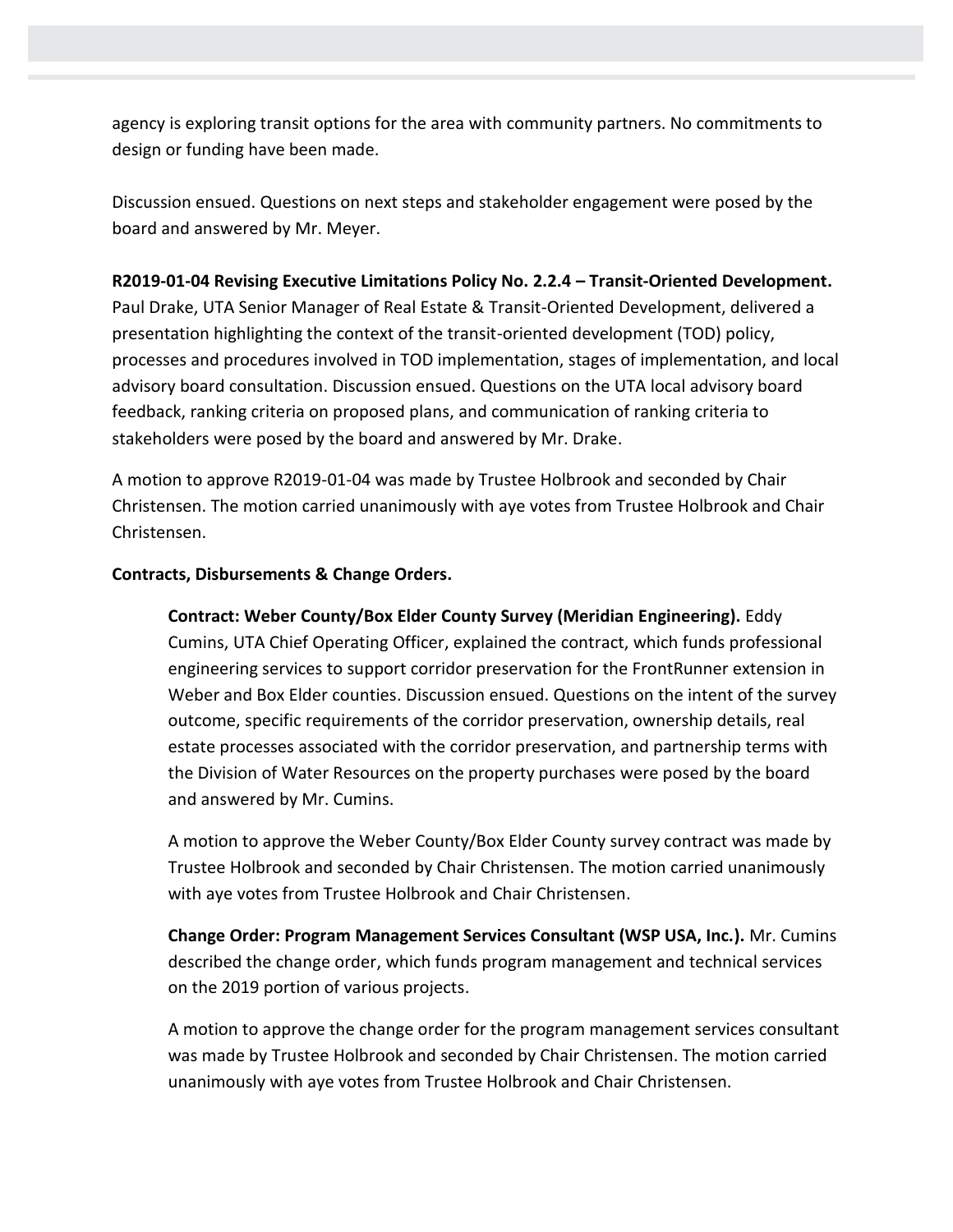#### **Discussion Items.**

**Financial Dashboard Key Indicators Overview.** Bob Biles, UTA Chief Finance Officer, detailed the key indicators included on the current board financial dashboard. Mr. Biles suggested adding a capital dashboard and including a 12-month moving average on sales tax trends. Discussion ensued. Questions on budgeting ridership by area, fuel costs, and fare evasion efforts were posed by the board and answered by Mr. Biles. Chair Christensen requested the ridership trend be represented year-over-year. Mr. Biles recommended a 60-month trend line. Trustee Holbrook requested tracking ridership by mode. Mr. Biles indicated he would bring a refined dashboard to the board in the near future for review. Mr. Biles described his thoughts on a capital dashboard. Chair Christensen asked Mr. Biles to think through potential challenges to identify a way to capture them. Mr. Meyer said future planning based on service choices will require a more in-depth reporting on route efficiency in comparison to service choice (e.g., ridership vs. coverage) for the route.

**UTA Ethics Hotline.** Riana de Villiers, UTA Chief Internal Auditor & Ethics Officer, spoke about the implementation of an anonymous ethics hotline for the agency. She indicated that an internal process for reporting ethics concerns has been in place for several years, but the organization recognized a need to allow employees the ability to report concerns anonymously. Both the internal and external processes are now available to employees for reporting potential ethics concerns. Discussion ensued. Questions on the availability of ethics hotlines in other public agencies, potential for false claims, third party routing of ethics concerns, and the timeline for the next steps in the implementation process were posed by the board and answered by Ms. de Villiers.

**Government Relations Update.** Matt Sibul, UTA Director of Government Relations, discussed ideal board participation with the policymakers during the 2019 legislative session. He also touched on UTA's internal processes for responding to legislative requests (e.g., fiscal notes). Discussion ensued. Questions on the types of requests for information the agency responds to during the legislative session, educational engagement opportunities, how UTA tracks legislative items, and proposed legislation affecting the agency were posed by the board and answered by Mr. Sibul. Chair Christensen requested information about UTA's Capitol Connector be shared with partner agencies. Trustee Holbrook requested an outreach effort focused on newlyelected officials.

**Spike 150 Commission Update.** Mr. Sibul, Mr. Cumins, and Andrea Packer, UTA Director of Communications, provided an overview of the Spike 150 effort, which is a multicommunity effort commemorating the completion of the transcontinental railroad.